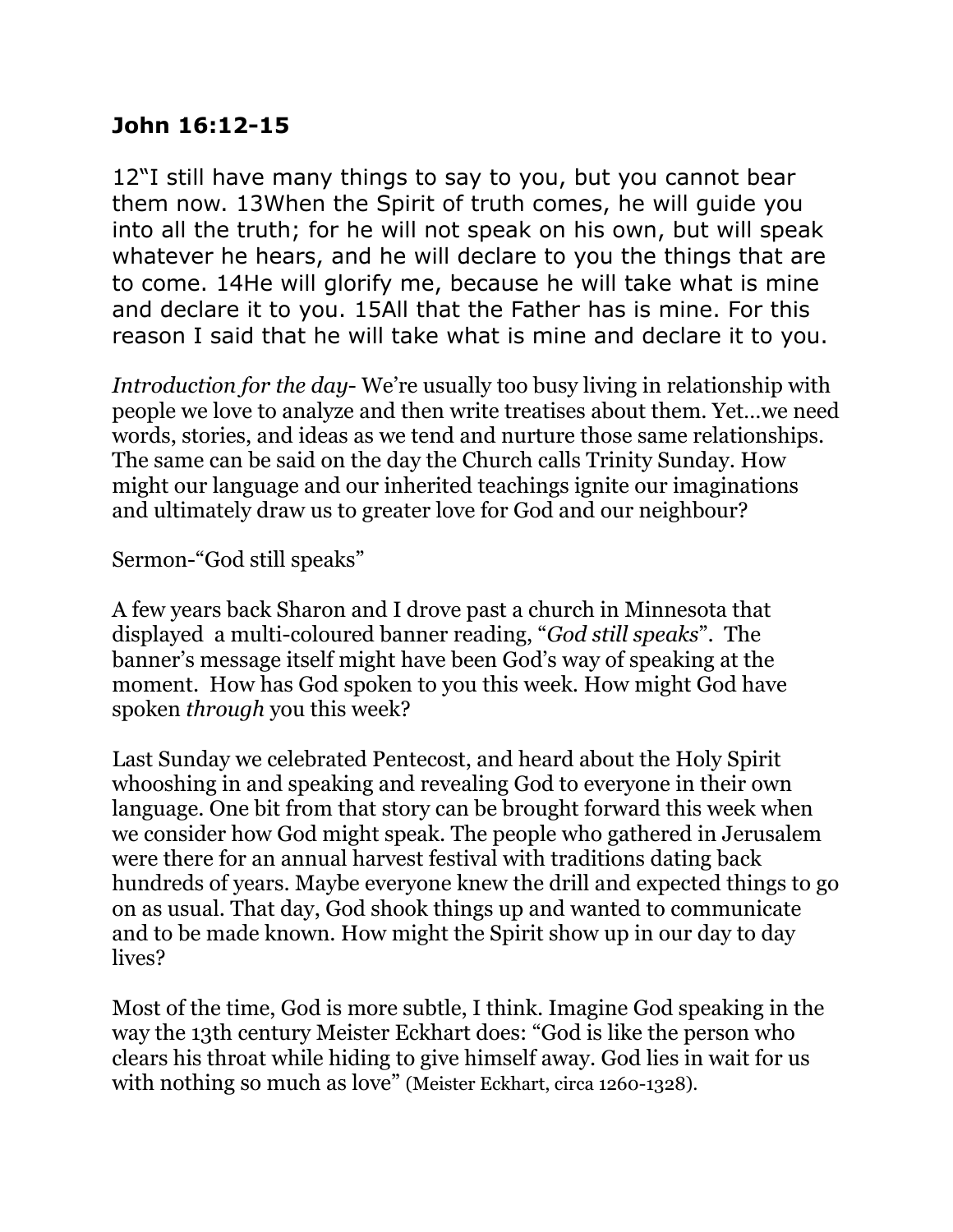We might be more inclined to attribute the nudges and throat clearings to God's Spirit than we are to imagine God speaks in an audible voice with a detailed message. Some in our congregation have shared stories about feeling prompted to call someone or send a note and the person you contacted said they really needed someone to talk with. My post- modern, western educated mind is willing to accept that the Spirit might be at work there.

Once I woke in the middle of the night saying out loud, "I wonder how Derek is doing". I prayed for him and went back to sleep. The next day at school I asked him how his night was. He said he'd been sick the day before and in the wee hours of the morning his fever broke and he was feeling much better. Looking back, I'd say that might have been the Spirit nudging.

Our Gospel reading invites us to think even bigger than the possibility of individual feel-good experiences of the Holy or of Spirit stirring.

We've shuttled back and forth in a few chapters of John's Gospel, a section where Jesus speaks an enduring relationship even after he has gone away and five times now Jesus promises that God's Spirit would come alongside…and the words we heard today include seven times in four verses saying that the Holy Spirit will speak so that God might be made known.

Jesus speaks about relationships that are experienced in the living—his disciples are invited to live with him so they'd know what he was all about. Jesus would tell them that God's heart's desire was a relationship—an abiding, to use a favourite word of John's. This relationship is far beyond BFF with Jesus…it's about God's passionate and compassionate engagement with the world.

One of the strong messages we hear in the ELCIC is that God's Spirit speaks to us through those we've often ignored or actively discriminated against. Having been privileged to attend national assemblies, the Spirit speaks often in ways that challenge and kindle our imaginations.

At the opening ELCIC national assembly in Edmonton indigenous elder said we made the place beautiful and sacred by being there. At that assembly the church repented…It was time to scrap our belief that